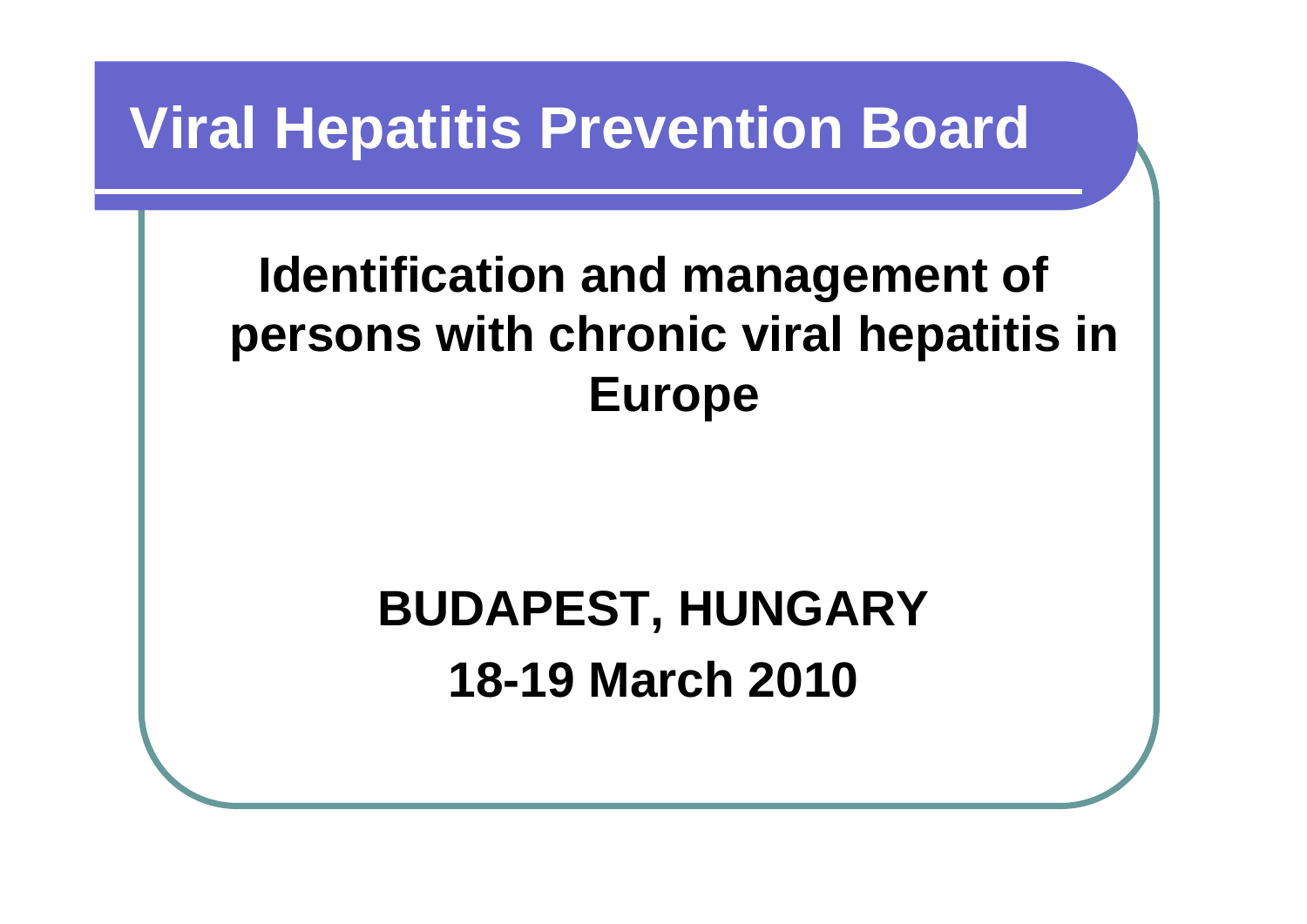# **Objectives**

- Review screening of chronic diseases
- Apply criteria to chronic hepatitis
- Report on health technology assessments of such programmes
- Weigh benefits against costs and potential harm of screening
- Define conditions for screening and its strengths and weaknesses and public health and social implications, including impact on individual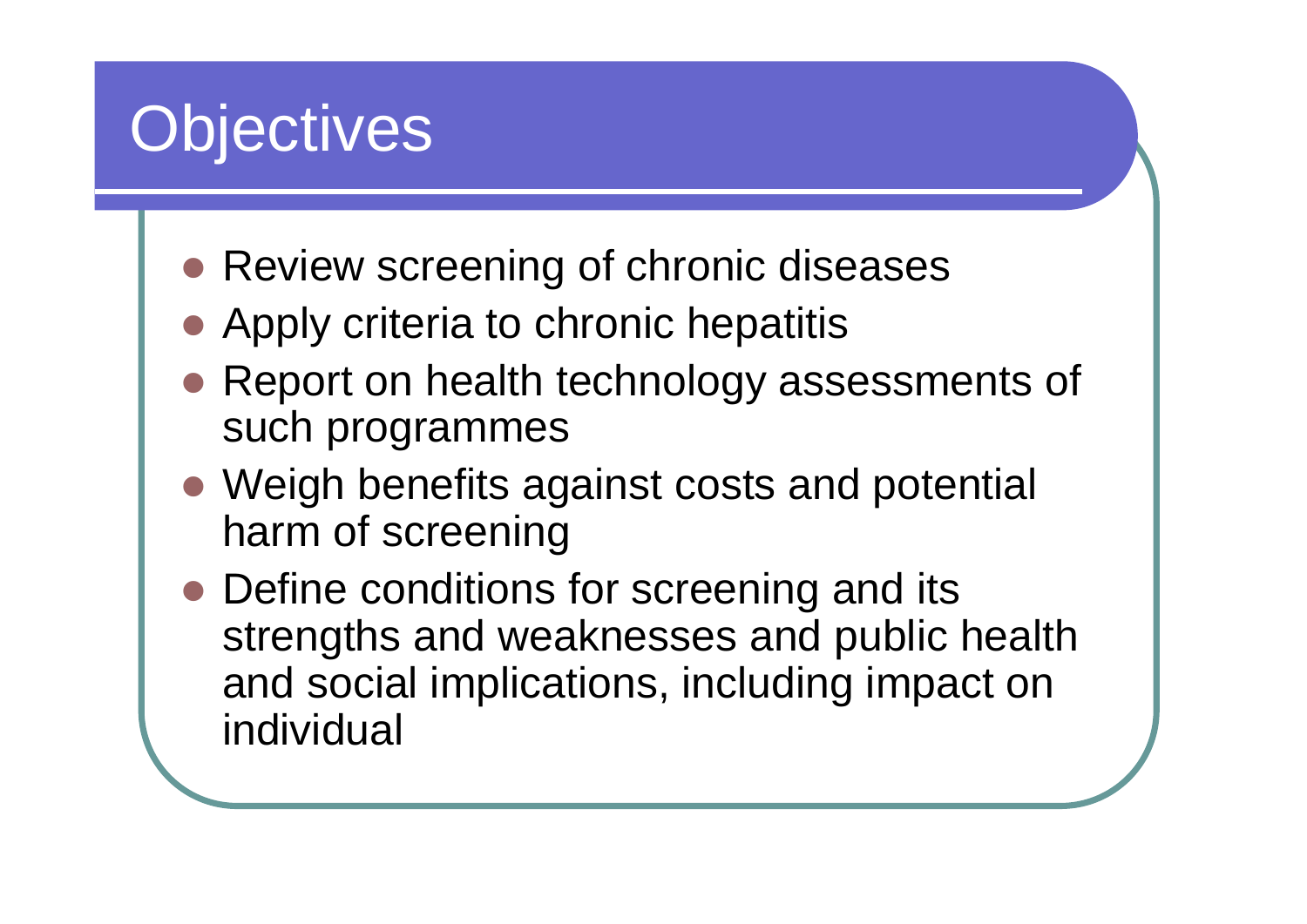# Background

- **z**  Modified Wilson and Jungner criteria still hold true but medical practice has changed, new trends are emerging and new considerations introduced
- **z**  No apparent change since 1982 in surveillance for HBV in risk groups – no new risk group has been identified and recommendations remain the same
- O Recognition of changing patterns - epidemiology, knowledge of natural history, migration, treatment and clinical developments
- **z**  Awareness that current approaches to prevention and control of VH are not working or perhaps this means a lack of awareness that it works…
- **z**  Screening programmes in general: lessons have been learnt and some are being re-evaluated
- **z**  Costs of treatment resulting from screening have increased the pressure for prevention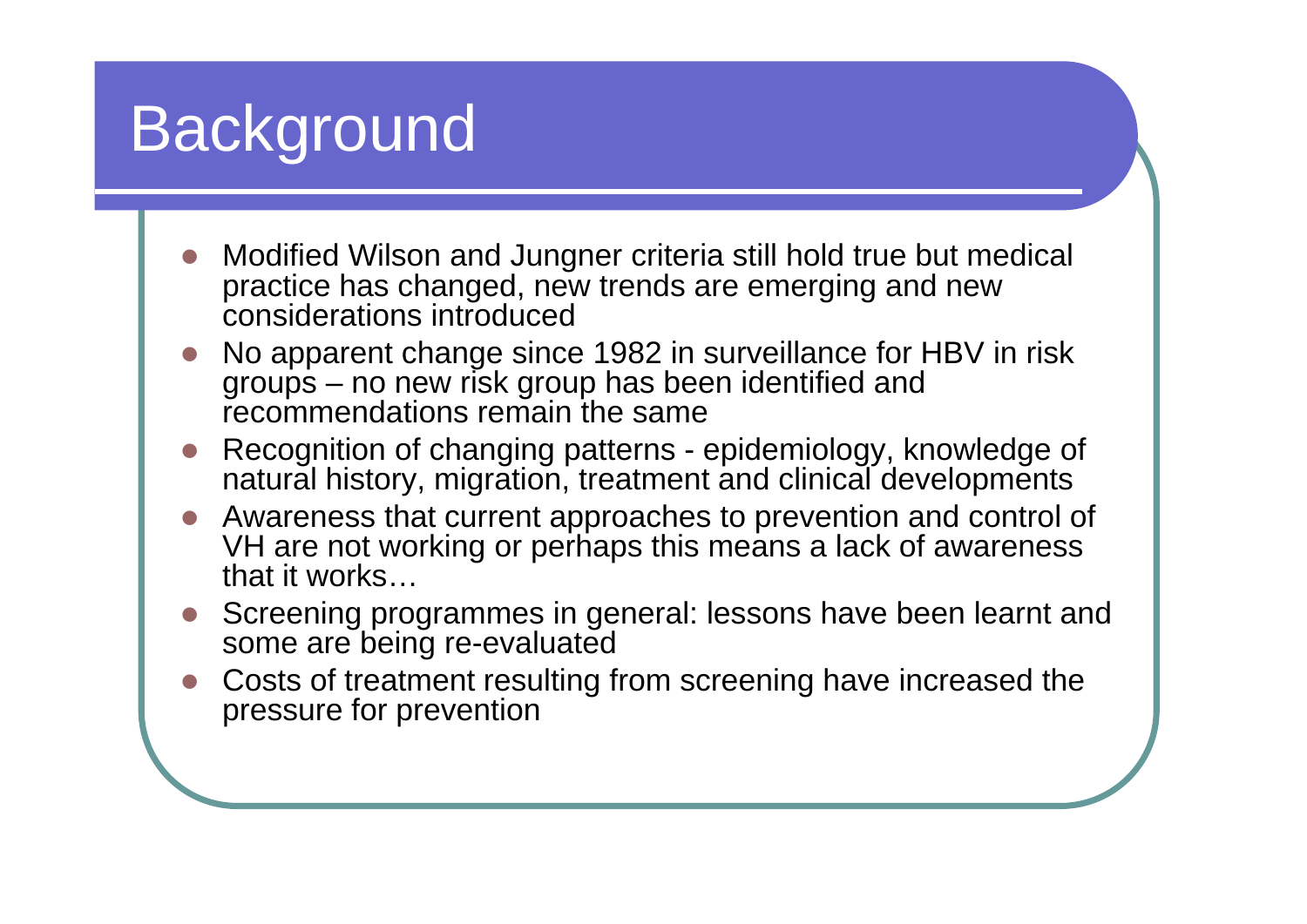# Background

- **z** Questions about value of allocation of health spending (e.g. USA)
- **z** Growing use of health economics and modelling
- **z**  Numerous guidelines on viral hepatitis exist, but some are inconsistent (e.g. US Preventive Services Task Force and National Institutes of Health)
- **z**  Publication of US Institute of Medicine report on a national strategy for prevention and control of hepatitis B and C
- **z**  2010 - "the year of hepatitis" with global policy decisions expected (World Health Assembly in May), including:
	- zproposed designation of a World Hepatitis Day;
	- z involvement of WHO's Regional Office for Europe in a major conference;
	- z consolidation of role and work of the European Centre for Disease Prevention and Control;
	- several major conferences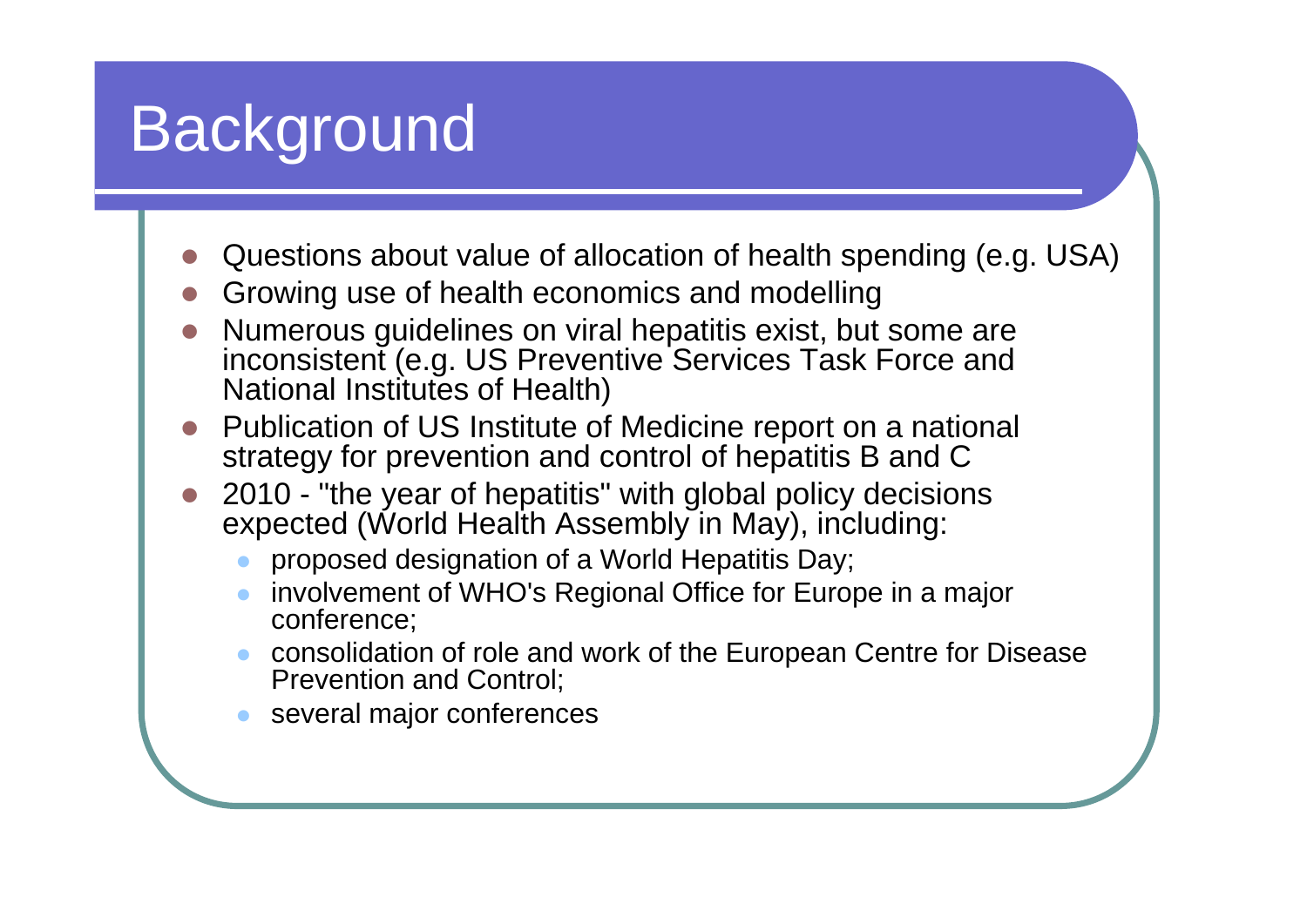# Burden of disease

- **z**  "Silent" diseases - slow, burdensome and costly illnesses HBV: 350 million chronically infected (most in the Asia-Pacific region), 600,000 deaths/year
	- HCV: 130-170 million chronically infected, more than 350,000 deaths/year

Together HBV and HCV cause more deaths in USA than HIV

- HDV: plea not to overlook disease burden 15-20 million infections world-wide and chronic infection leads to more severe liver disease
- **z** Wide variations in prevalence within and between countries
- **z**  High proportions of people do not know that they are infected (65%-75% for HBV and HCV in USA)
- O HIV coinfection a problem – disease progression and treatment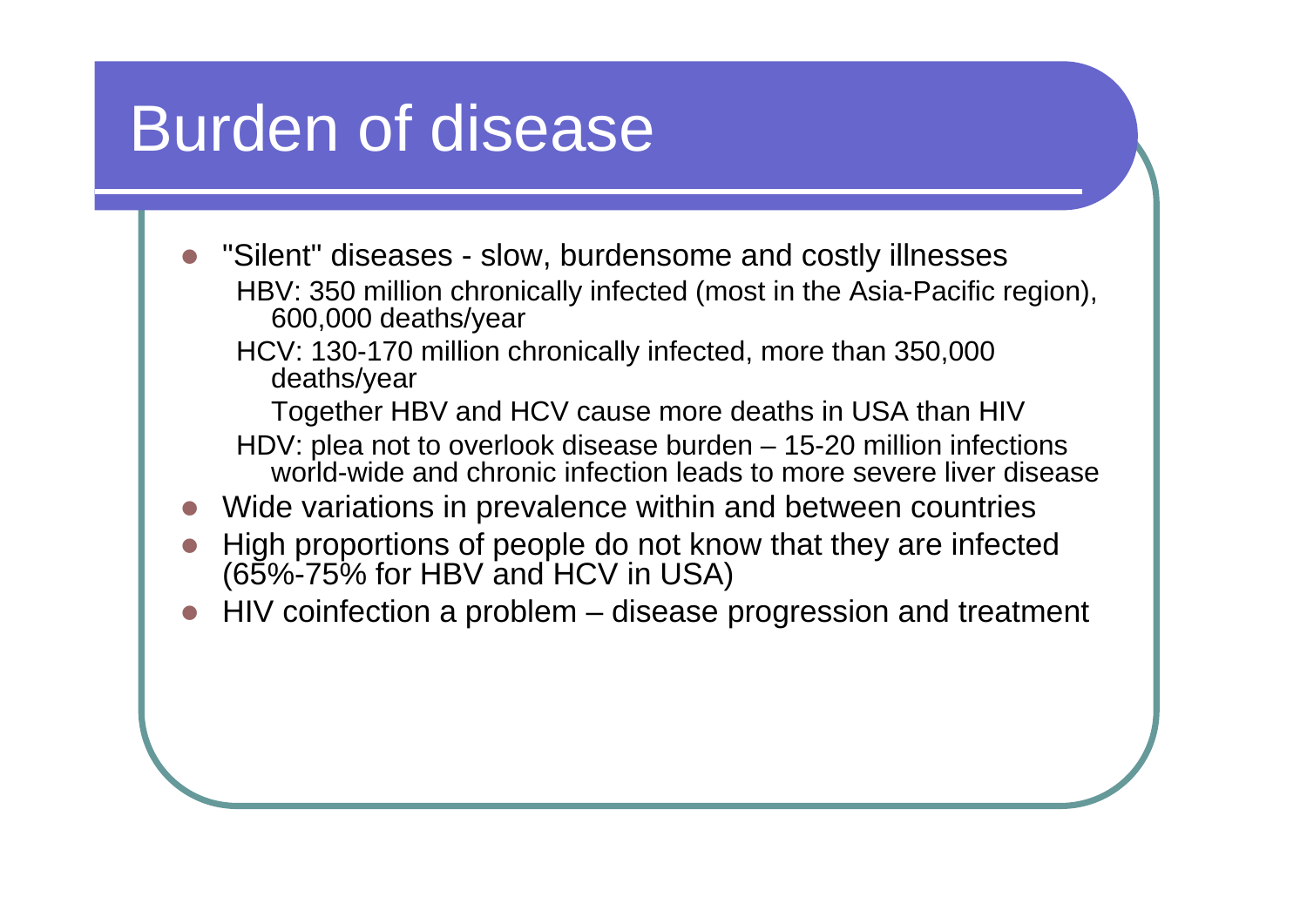# Burden of disease

#### **z** Weak baseline data:

- z Migrants: 10 million officially in EU (but may be 20 million); UK data suggest doubling of cases of HBV in the next five years; HCV also present
- z Gaps in knowledge about prevalence of: HBsAg in general populations, HBV in low-prevalence countries (possibly underestimated), HBV and HCV in blood donors, pregnant women, and high-risk groups
- **z**  Lack of information about national policies (WHO review under way) and effectiveness of policies
- O Natural history is becoming clearer, although long-term outcome of asymptomatic hepatitis C virus infection is unknown (who progresses?)
- **z**  Long-term outcome of successful treatment of HCV (salvage therapy) is also unknown beyond 5-10 years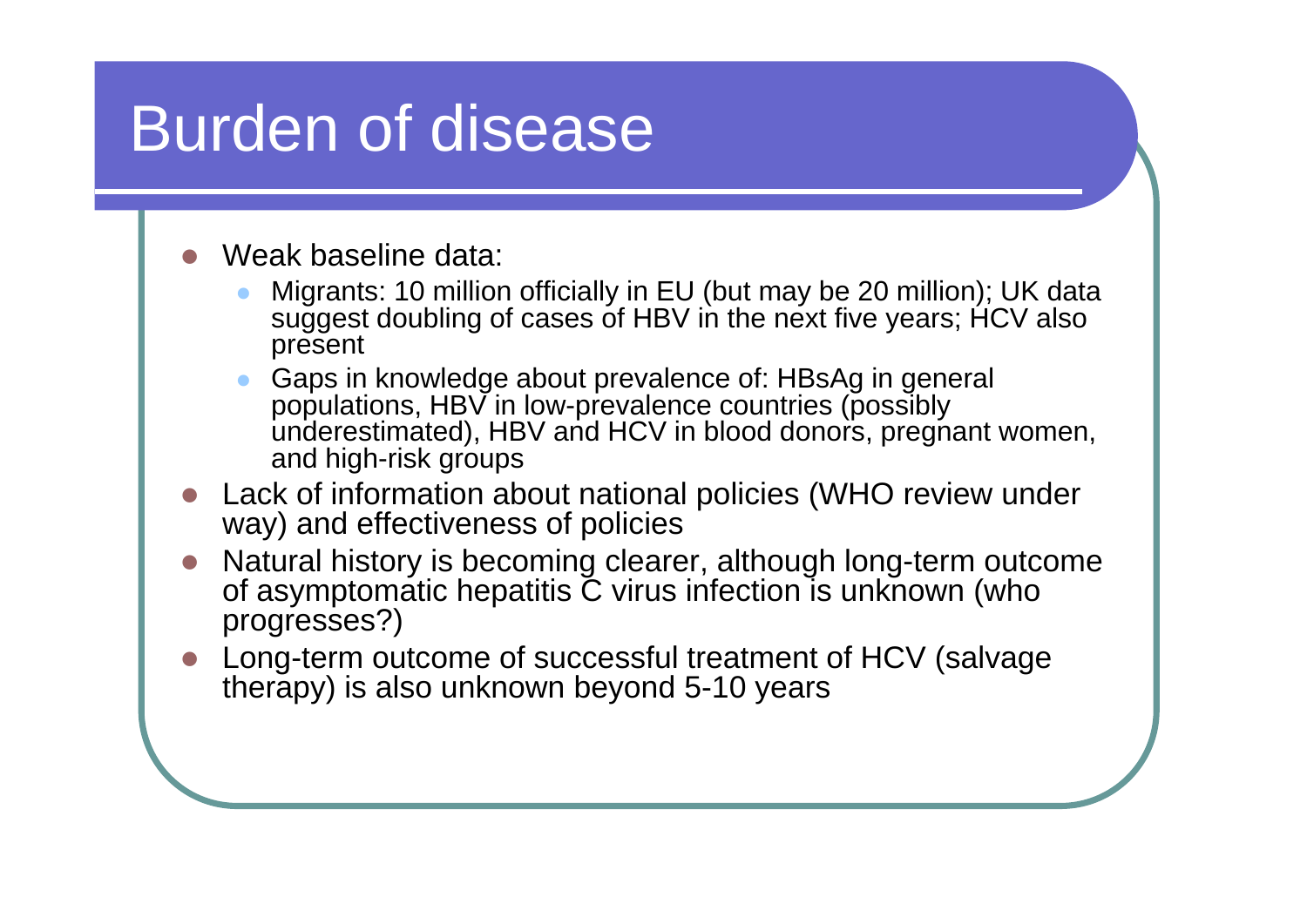# **Surveillance**

- **z** Insufficient epidemiological data to base policy decisions on
- **z**  Collection of data at national and regional levels responds to different needs and requests (national, European (ECDC), and global (WHO))
- **z**  Lack of validation of data, use of ICD for coding, inconsistent case definitions, in some cases data are coded for reimbursement of costs
- O Lack of coordination of surveillance
- O Data from surveillance and screening used at three levels:
	- •Political - to decide on public health policies and strategies
	- Clinical for treatment and management
	- Individual to identify patients who need treatment or who are at risk of infection and preventive interventions (and their families)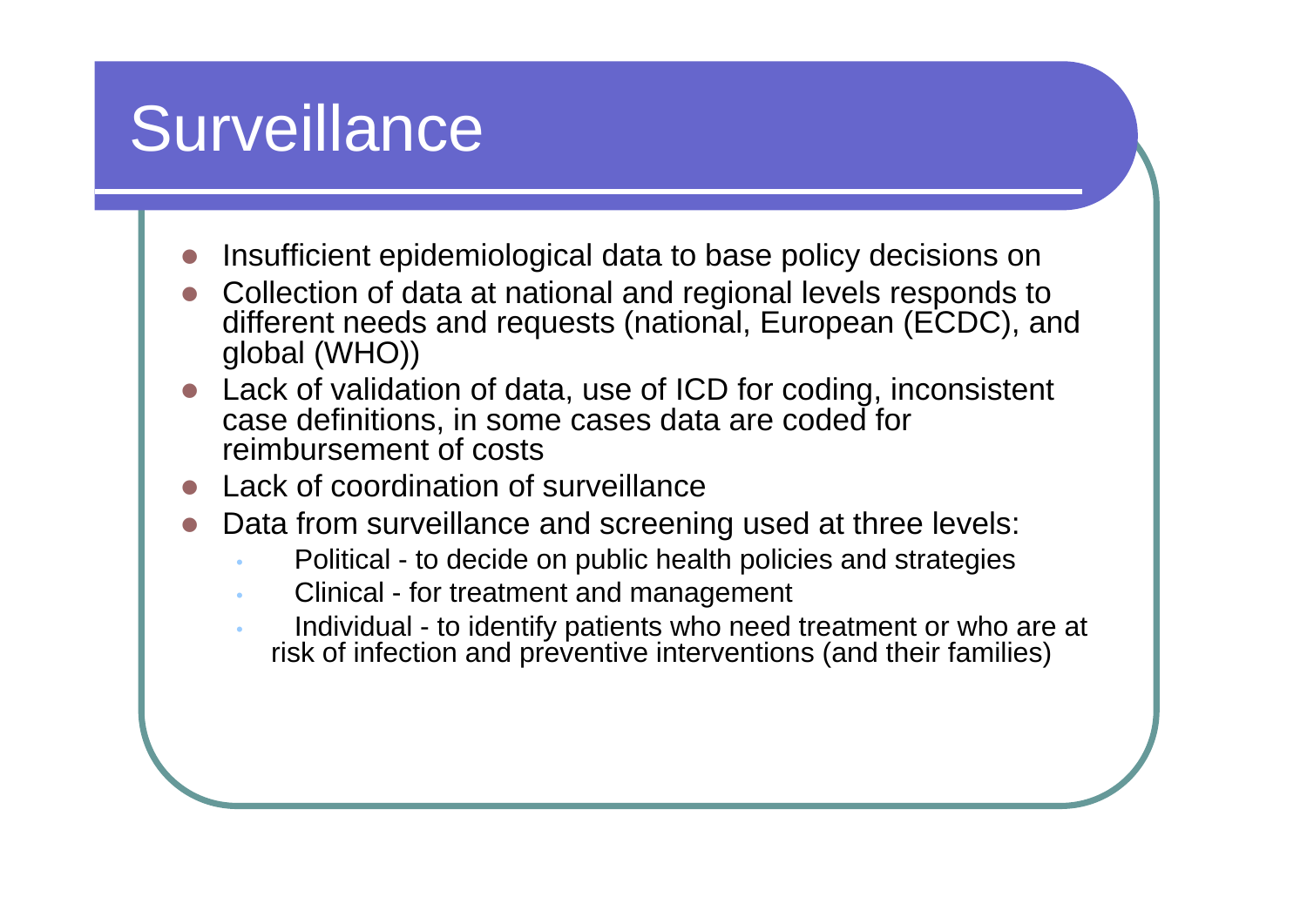# **Screening**

- Principles: need refinement according to circumstances - Wilson & Jungner criteria were intended to be revised
- $\bullet$  Programmes must have the following: management, clinical services and laboratory testing
- $\bullet$  Decision-making must be based on three aspects: that it be patient-centred, evidence-based and systemdriven (in order to ensure practicality and enable the use of routine screening)
- O Decision guide for population screening developed for greater transparency and potential revision
- z Take advantage of testing already being done (e.g. on pregnant women)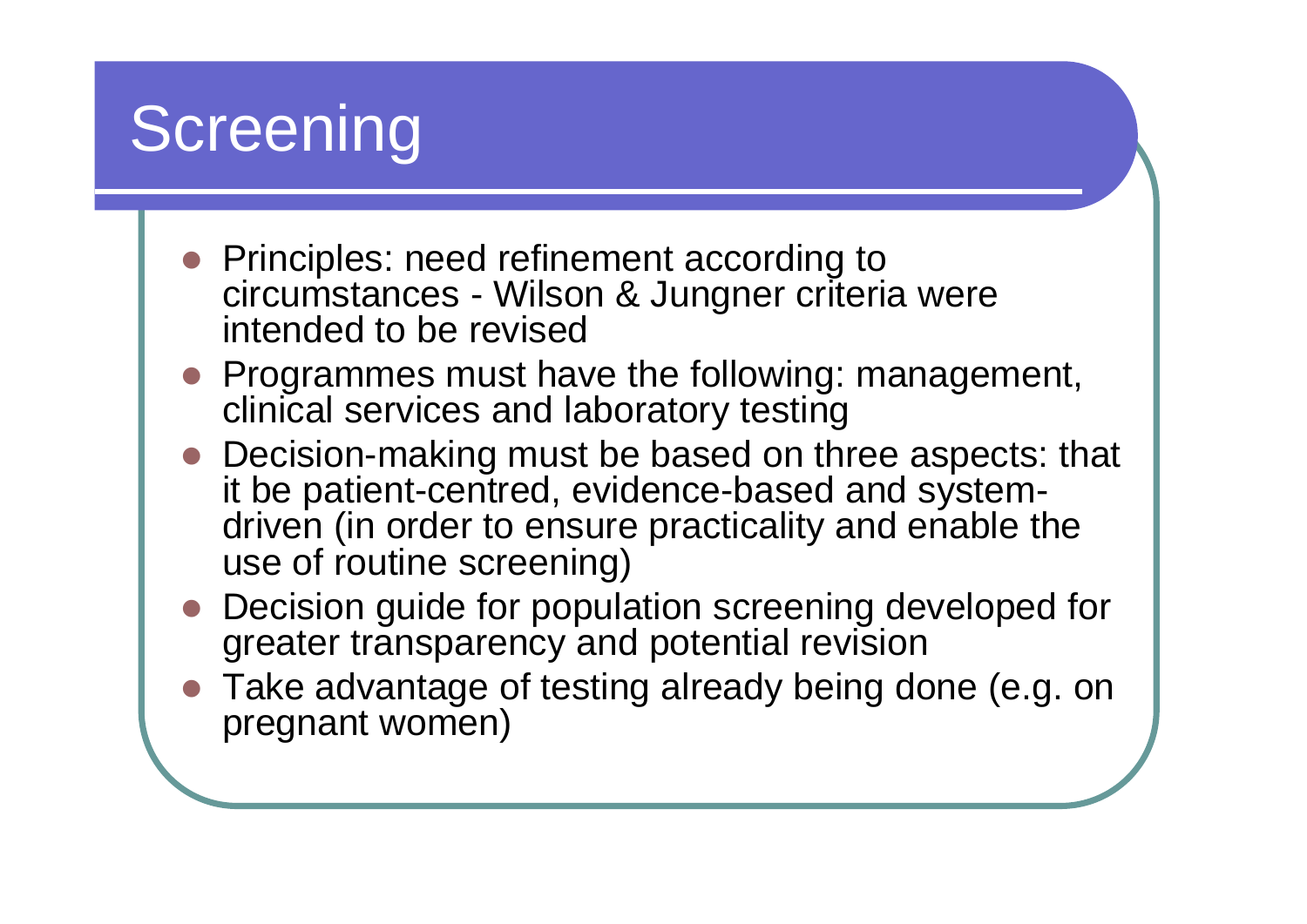# Screening

- $\bullet$  Perennial issues: need to consider added benefits; do benefits outweigh harms; what are the opportunity costs; where does a programme fit in the "screening continuum" between mass screening and clinical testing; meet needs and reflect perspectives of individuals, target populations and society in general; being transparent about choices
- $\bullet$  Methods - who, how? For instance, migrants: what type to screen and when
- O Follow up (e.g. migrants, prisoners): considerations include how to ensure compliance with treatment
- z Review of effectiveness of screening showed, inter alia, it to be costeffective for HCV in IDUs and migrants and for HBV in pregnant women
- $\bullet$  Literature review of HCV screening and early treatment showed the potential for increasing life-expectancy
- O Primary health-care providers in the USA met under auspices of the Hepatitis B Foundation to design a simple, clear algorithm (based on existing guidelines) for screening and initial evaluation and management of HBV-infected patients and referral for evaluation for treatment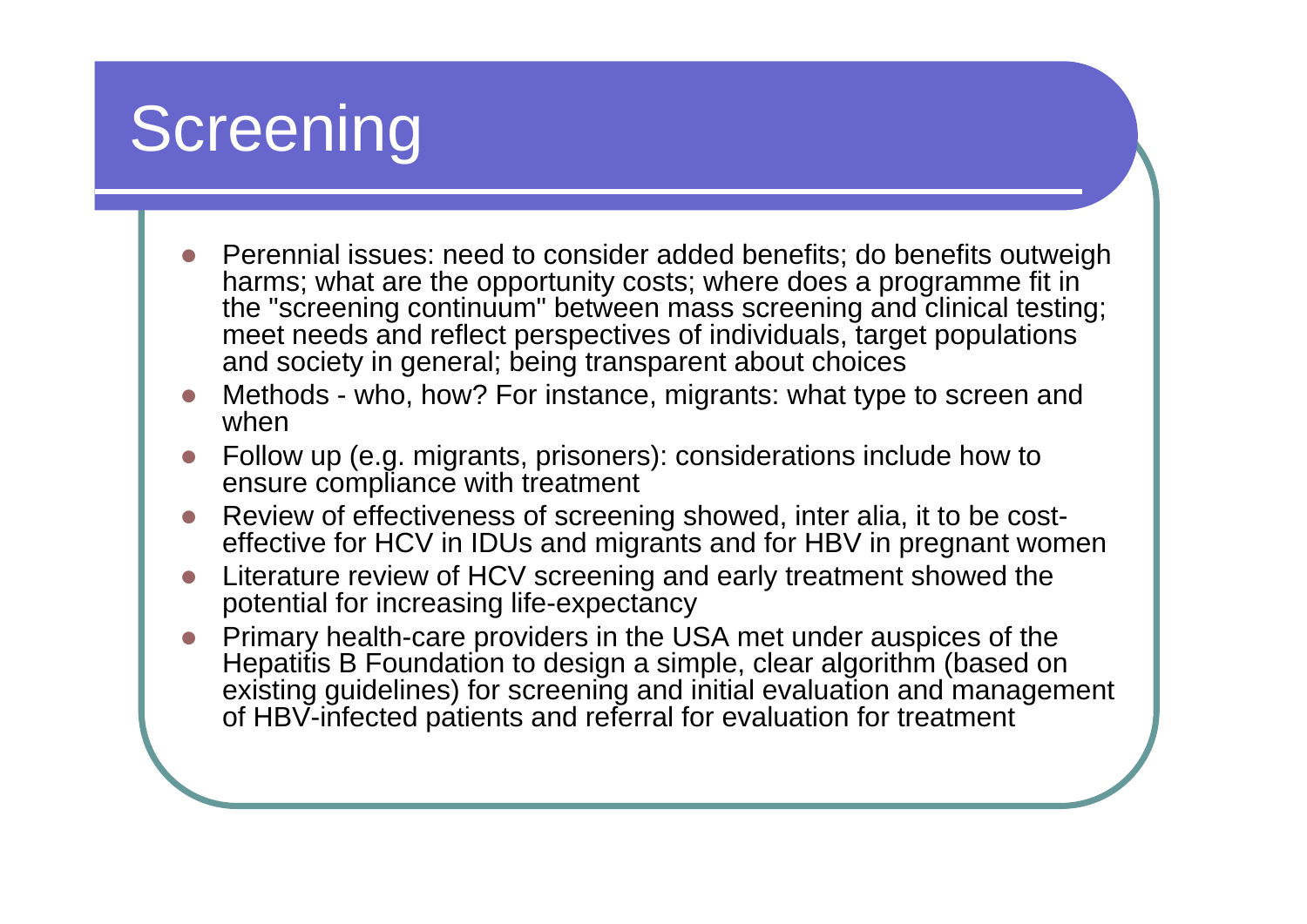# Treatment

- **z**  A fluid field - with likely new developments imminent; analysis of data from trials needed to indicate efficacy
- **z**  Difficulty in doing trials once efficacious drugs are already licensed

### **HBV**

- **z**  HBV: excellent drugs are now available; few if any new drugs or new approaches in development
- **z**  Continued reliance on PegIFN and nucleos(t)ide analogues; treatment improves quality of life and most patients respond to treatment
- **z**  Resistance an issue with most compounds - resistance develops most rapidly with the cheapest drug: policy issues; eliminate lamivudine as a first-line drug?
- **z** Duration of treatment - for life? Policy and cost implications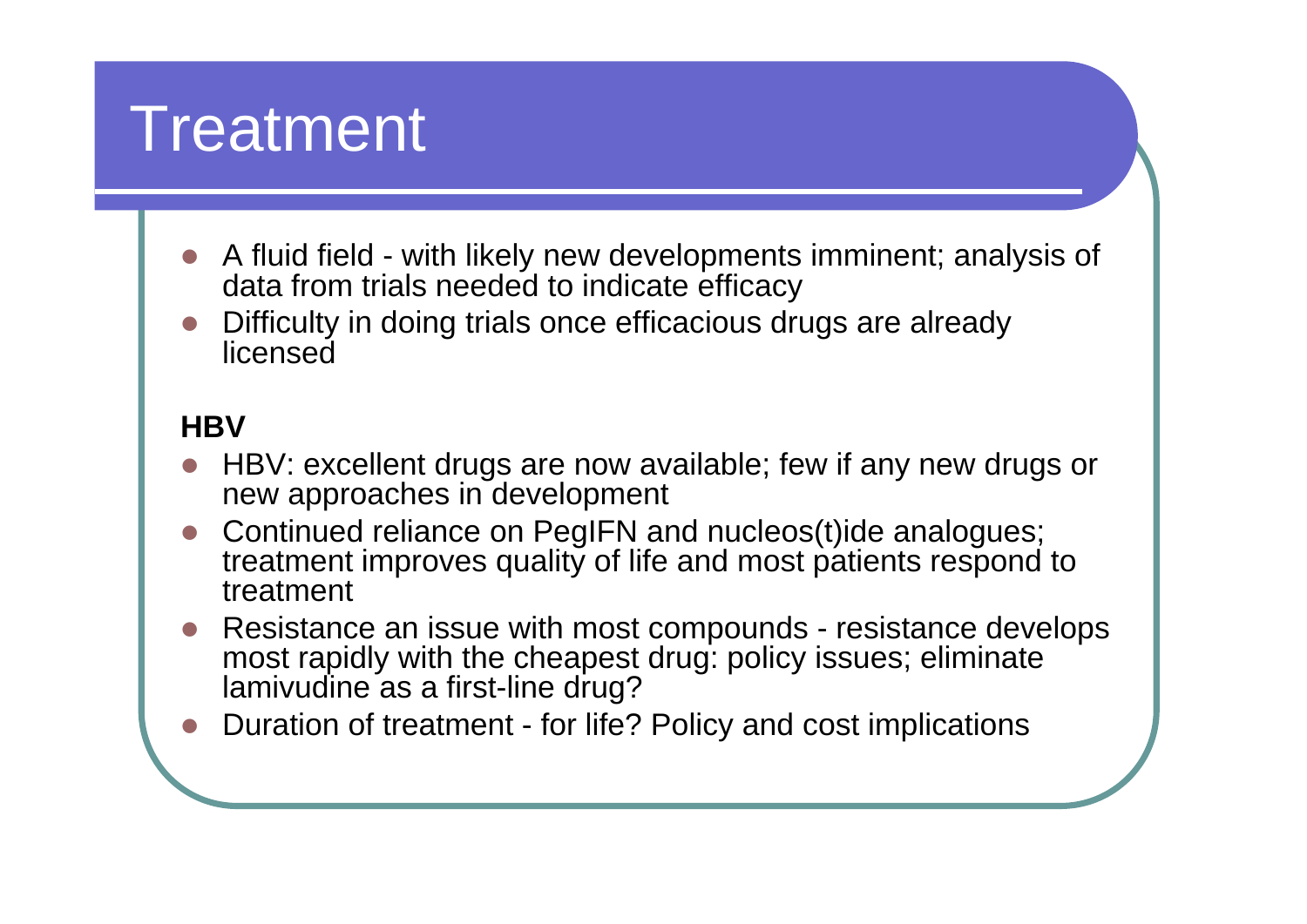# Treatment

### **HCV**

- **z**  In contrast to the case for HBV, some 30 compounds are in development – with the prospect of 2 being licensed by end of 2011
- **z**  50% of patients are eligible for treatment and 50% will benefit from treatment, with *cure*
- **z** We do have a solution that justifies screening

#### **Treatment issues**

- **z**  HIV community becoming increasingly involved through meetings on treatment of HBV and HIV infections, development of criteria for treatment of active chronic HB
- **z**  Barriers to treatment are related to issues of: access, affordability, eligibility, desire to be treated, completion of treatment (e.g. only 2% in Alaskan VA study)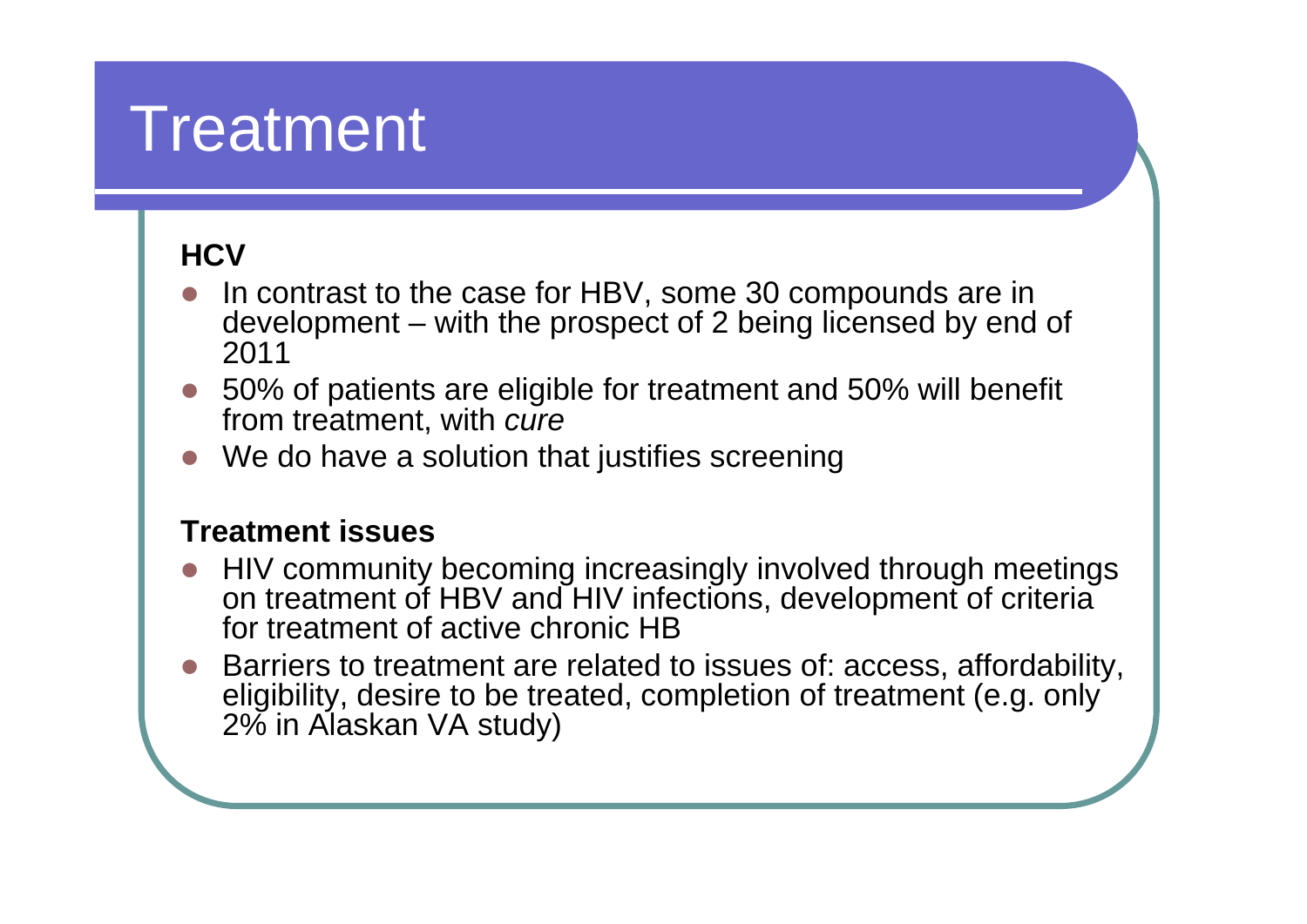# Stakeholders

- Governments, intergovernmental organizations, bodies and nongovernmental organizations (e.g. the International Centre for Migration Health and Development) – what are their respective roles and state of cooperation?
- $\bullet$  Associations: e.g. EASL (global), ELPA (European) valuable forums, advocates and educators
- Medical and educational institutions (e.g. NICE, CDC, university partners), pharmaceutical industry
- $\bullet$  Patients at individual level and their families and contacts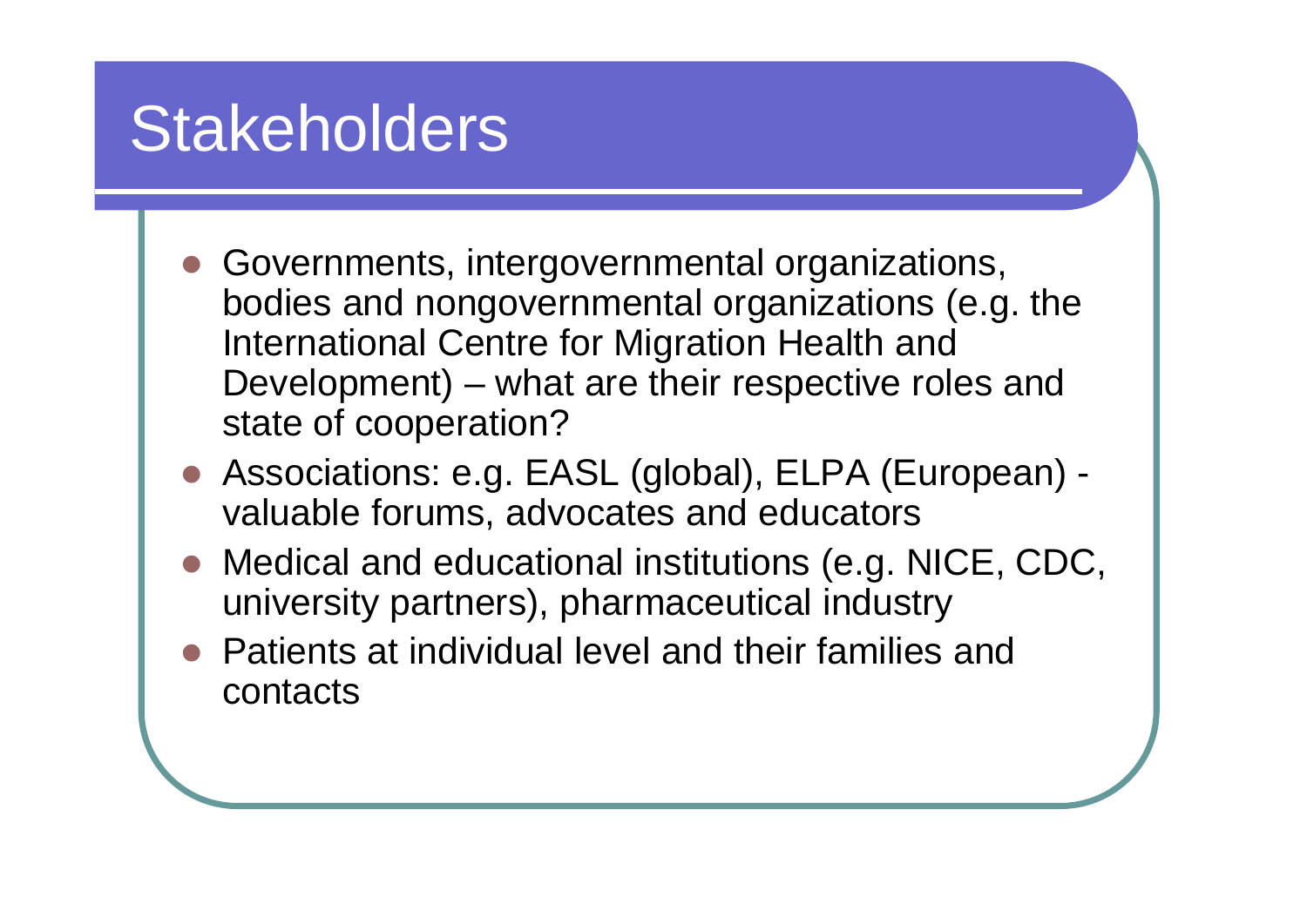### Country studies – common themes

#### $\bullet$ Denominators not known

- O Recommendations vary from country to country but are mostly *not*  followed: need for translation into good clinical practice
- zDifficult access to screening and therapy is a barrier in many countries
- O Need for better disease management by general practitioners and specialists, and for better networking and communication between hospitals, GPs and other relevant care providers
- O Compliance with treatment and follow-up remain important issues
- zExisting screening programmes should be reinforced and revisited
- O Interventions and recommendations should be evaluated
- O Screening for hepatitis B is cost-effective
- $\bullet$  Interventions are not restricted to treatment:
	- $\bullet$ Change behaviour to limit spread
	- $\bullet$ Change behaviour related to alcohol consumption
	- $\bullet$ Vaccination

**z** 

"Think through the numbers"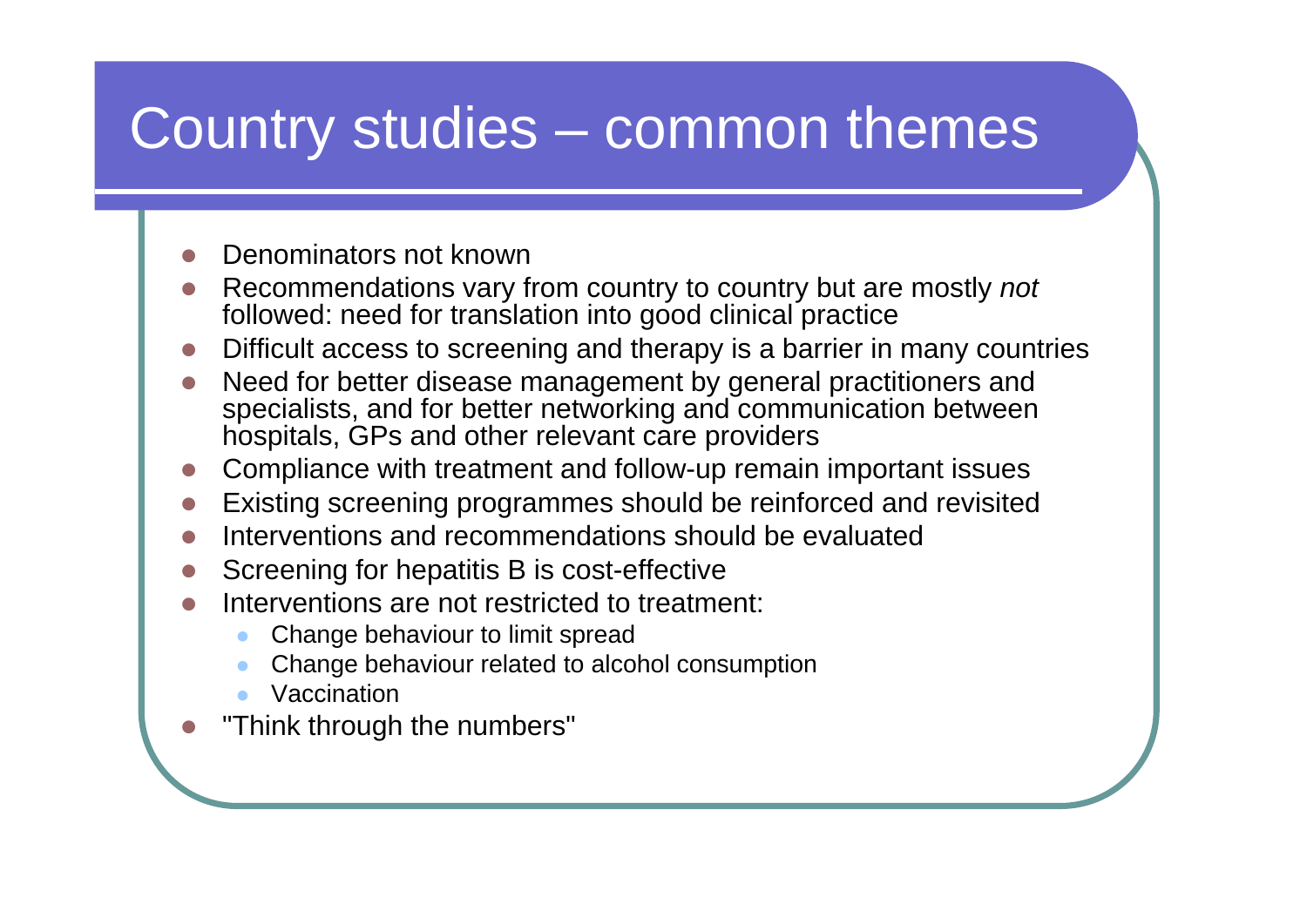

- Quality of data for models as well as current practice
- HBV is not the same as HCV; HBV can be prevented but not cured – HCV can be cured
- Defining criteria for screening is a dynamic, iterative process, reflecting changing circumstances, practices and technological developments
- Alcohol use: major risk factor for death in HCV patients (Alaska)
- How to measure the effectiveness of recommendations
- Does early intervention give real benefits? Where is the evidence for its cost-effectiveness? More analyses should be done on early screening plus treatment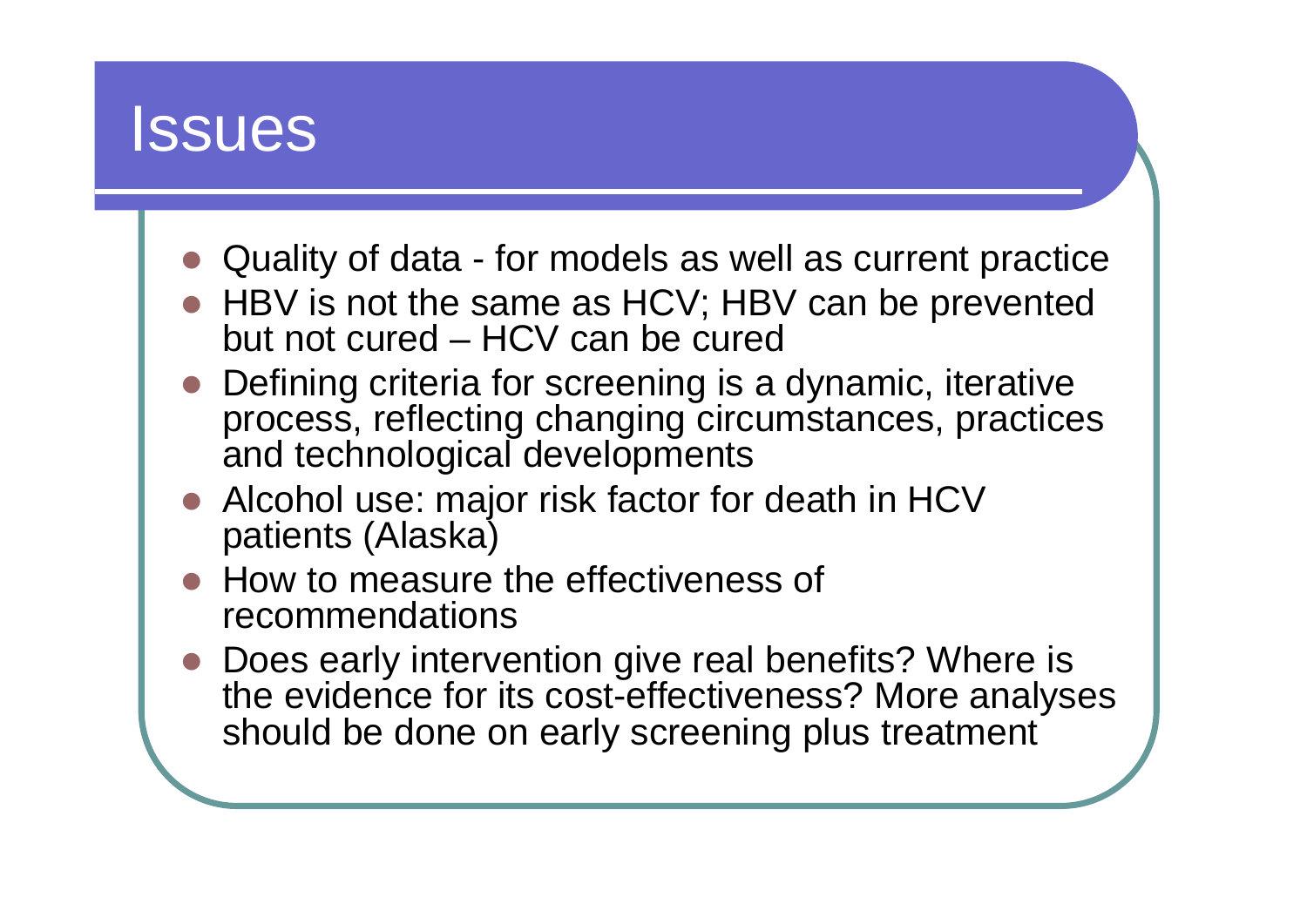

- **z**  Gaps in knowledge of general public, physicians, policy-makers (although several exceptions: European Parliament's written declaration; associations for patients; information and education web sites, etc)
- **z**  Designing and managing screening programmes, including ethical and equity issues
- O Outreach to risk groups - tailoring and targeting approaches
- O High prevalence rates found in high-risk groups, in particular migrants, in "low-prevalence" countries
- **z**  Reluctance of migrants to access health services (ignorance, stigma, etc)
- **z**  Greater effort into secondary prevention of HBV and HCV could yield considerable health gains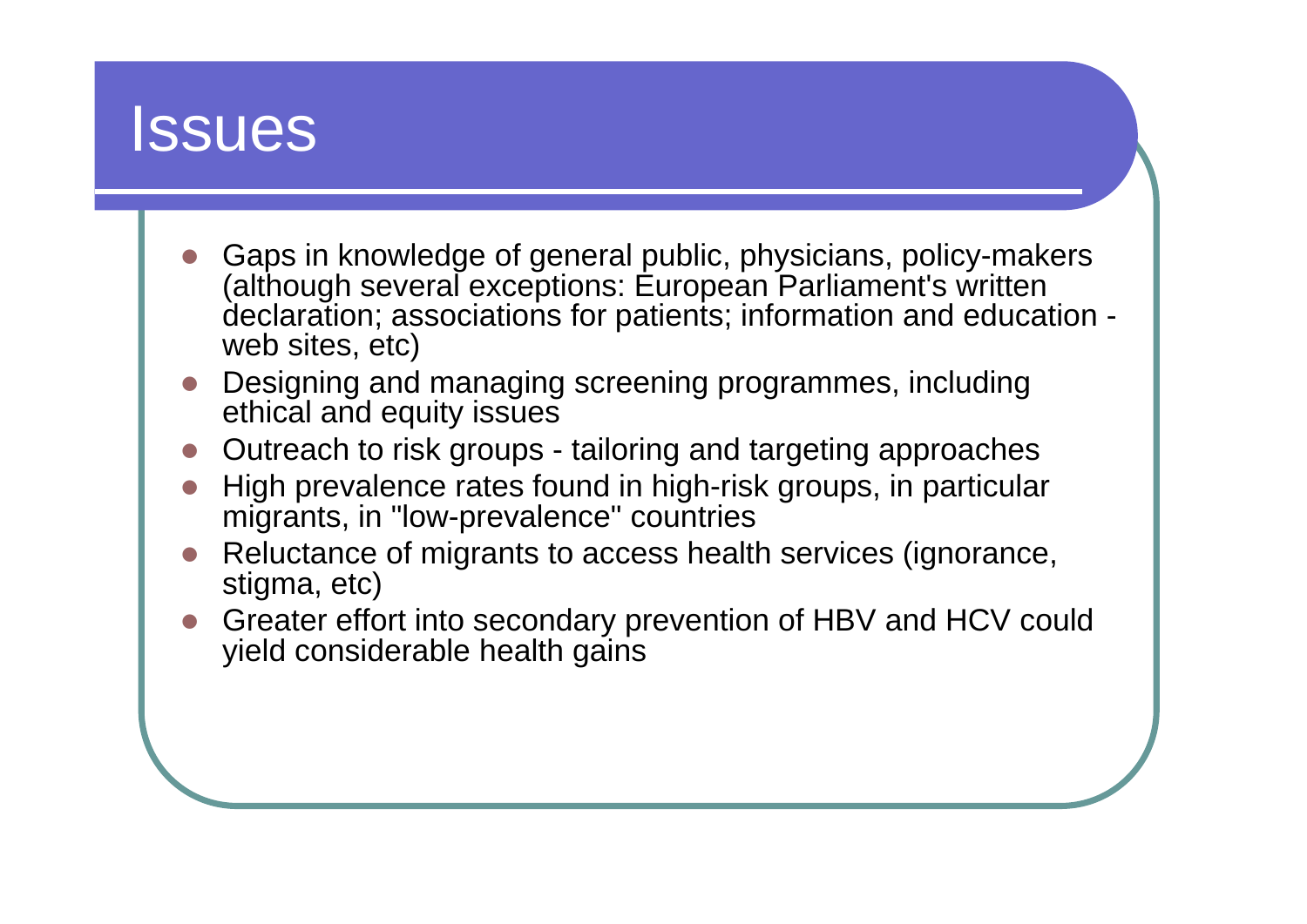

- Reliance on selected sets for reviews (e.g. English language literature, scientific publications rather than government documents and other material, exclusion of studies)
- Call for innovative approaches, examples included use of dried blood spots
- Call for European countries that have not done so to draft an action plan
- $\bullet$ Is there a value in setting goals in legislation?
- O Resources, resources, resources (example of comparatively very small budget allocations for HBV and the costs of screening and testing)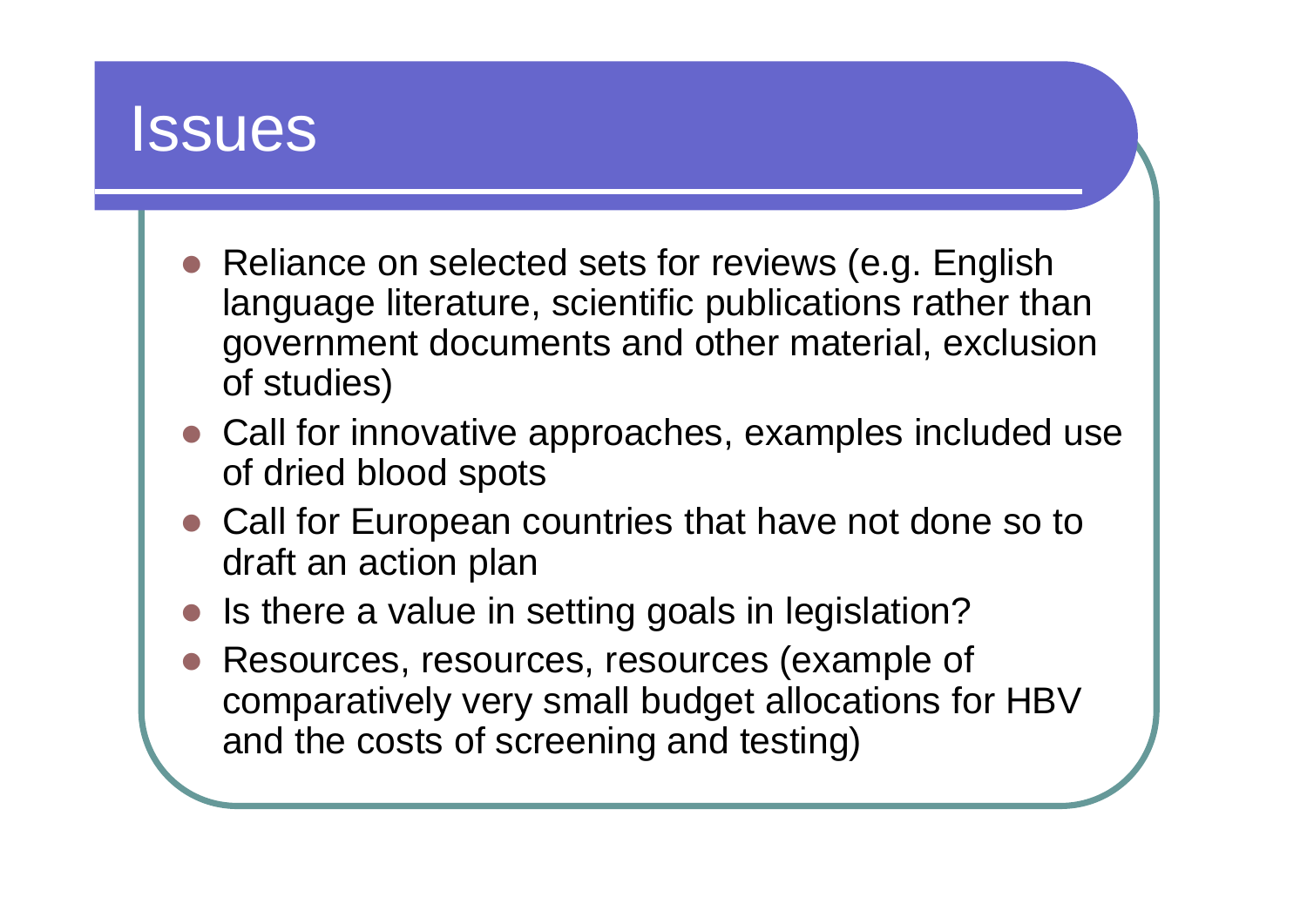## **Needs**

- **z**  Need for greater understanding of decision-making processes at political levels (World Health Assembly, WHO regional offices, European Centre for Disease Prevention and Control, EU entities, national, etc)
- **z** Quality of data need to be substantially improved
- **z**  Strong coordination of surveillance, collection and collation of data, and analysis - the need for leadership
- O Define targets groups and populations; better risk analysis
- O Design policies for special populations, in particular prisoners (including community programmes for continuity of treatment) and migrants
- **z**  Prepare for publication a summary of what has been done and that does not work
- **z**  Robust standardized screening methods, with ethical screening and treatment follow up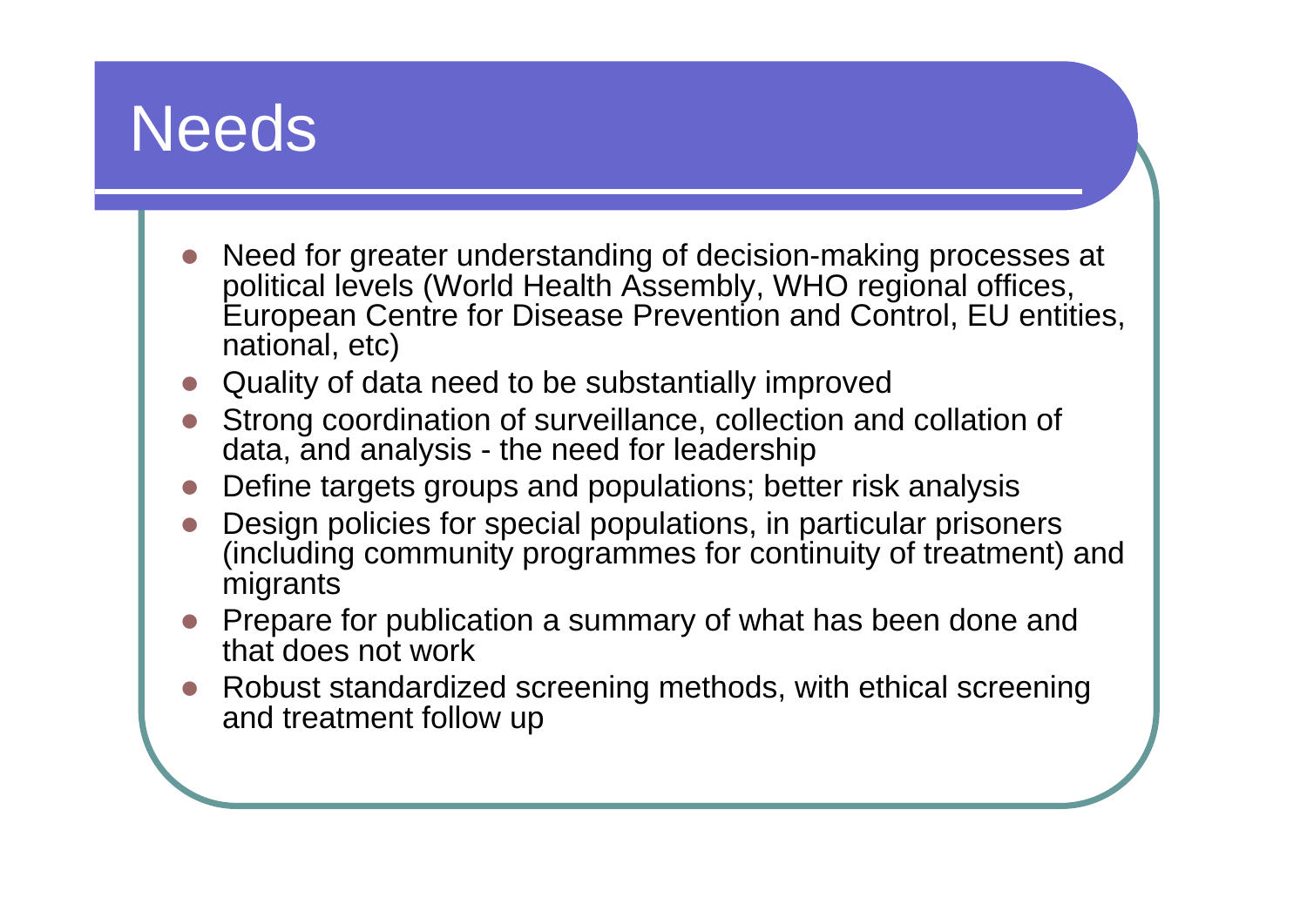## **Needs**

- **z** Translate existing criteria into the clinical chronic hepatitis picture
- **z**  Further research in several areas, including long-term health economic impact of HCV screening and identification of optimal target groups and settings for cost-effective screening, burden of disease and mortality due to liver disease including HCC (especially through registries), effectiveness of screening programmes, laboratory quality control panels for HBV DNA testing, replacement of liver biopsy
- **z**  Link screening programmes into primary health care and other programmes
- **z**  Reduce the number of top-down decisions and mechanisms in favour of patient-based organizations and community-based programmes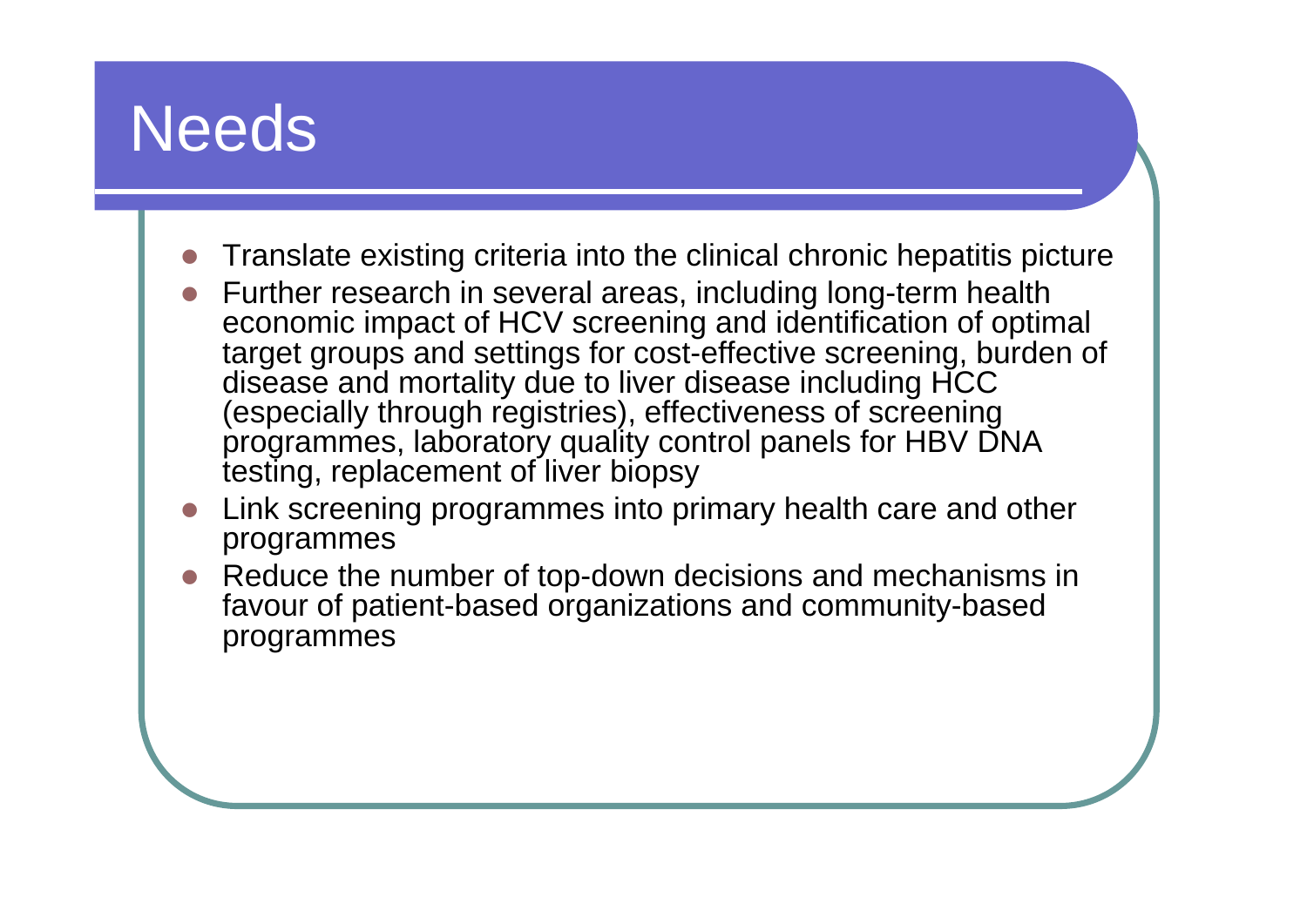# Concluding remarks

- **z**  Urge standardization of data and use of a common electronic medium for collection of standardized data
- **z** • Prepare to build on the likely adoption (in May 2010) of World Health Assembly resolution on viral hepatitis and the steps it urges, including advocacy, awareness raising, promoting screening, strengthening national surveillance systems and enhancing access to treatment
- **z**  Extend concept of cost-effectiveness to a series of screening strategies that includes identification of patients who are good candidates for treatment
- **z**  As in HIV/AIDS, the high cost of existing drugs excludes millions of people from treatment; the VHPB urges lower prices for appropriate medicines and increased financial support for programme implementation